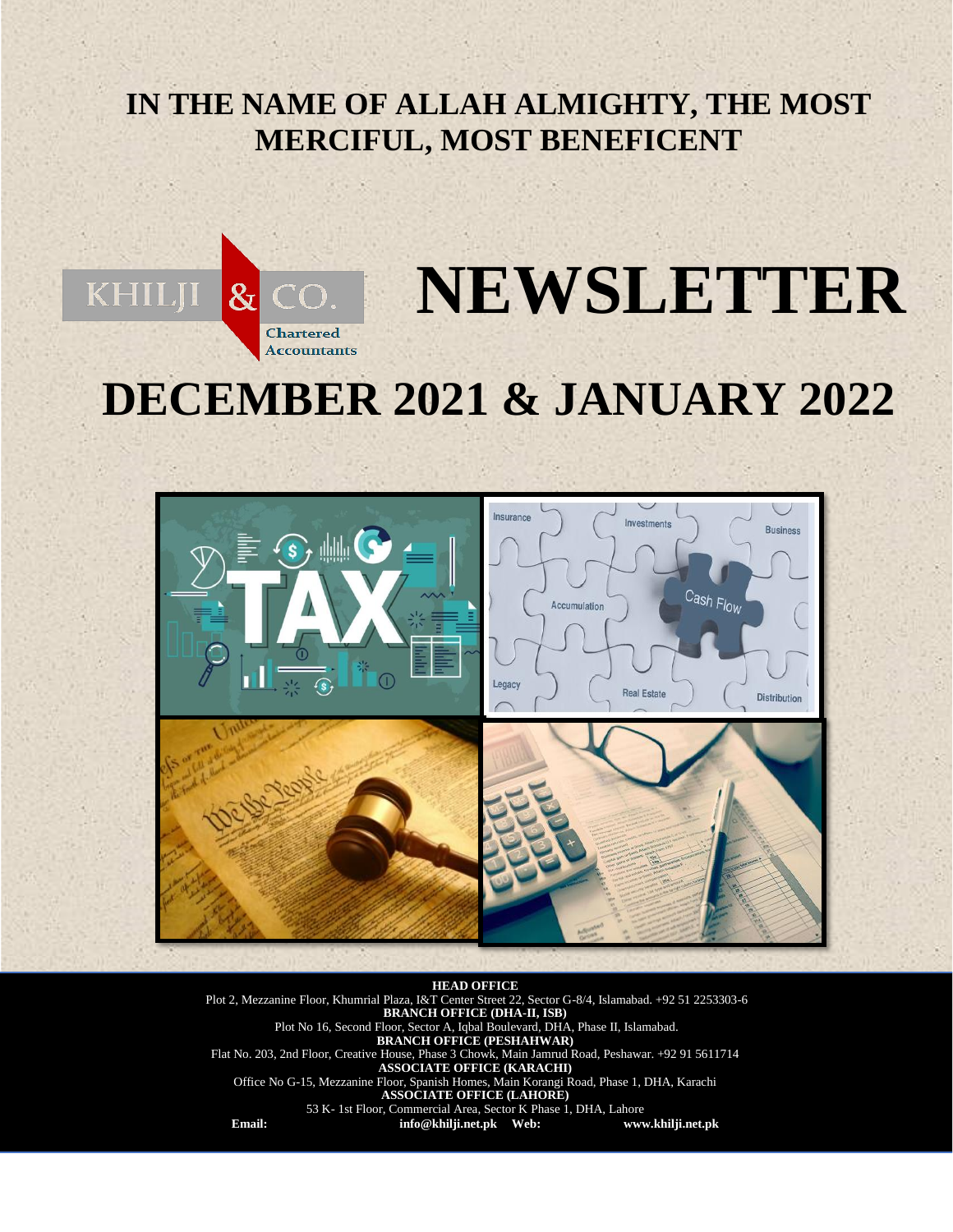#### **DISCLAIMER**

Khilji & Co (Chartered Accountants) is pleased to present Firm's Newsletter. The only purpose of this document is to provide updated information to our clients about recent circulars/ notifications issued by various authorities during this month and to provide our clients with information on latest useful decisions of appellate courts. The information provided in this document should only be used in conjunction with professional opinion from tax/ legal advisor and checked for updated position of law. This document as a whole or its any part should not be reproduced in any form without prior written approval from Khilji & Co. This newsletter is distributed free of cost to our clients only. We humbly request our readers to provide your valuable comments to make this more informative and useful. It has been always a pleasure to be of service to our clients.

#### **EDITORIAL GROUP:**

- **1. Mr. Muhammad Waheed Iqbal, FCA Chief Editor**
- **2. Mr. Muhammad Kaleem Editor (1)**
- **3. Mr. Agha Mudassar Editor (II)**
- **4. Hafiz Muhammad Shafaat Ali Editor (1)**
- **5. Mr. Ijaz Ahmed Editor (II)**

**8. In the system of the Charge circulation**  $\boldsymbol{C}$  **In Charge circulation 9. CONTENTS**

- **APPELLATE TRIBUNAL IR-I.T.A. NO. 190/KB/2017**
- **SINDH HIGH COURT C.P. No. D-8101 of 2017**
- **SINDH HIGH COURT CP: D-4651**
- **SINDH HIGH COURT SPECIAL SALES TAX REFERENCE APP NO. 02 OF 2017**
- **SINDH HIGH COURT C.P. No. D-8101 of 2017**
- **SUPREME COURT OF PAKISTAN Civil Petition No. 2256-L of 2015**
- **APPELLATE TRIBUNAL INLAND REVENUE, LAHORE ITA NO.771/772/IB/2013**
- **NOTIFICATIONS /CIRCULARS**
- **PEOPLE AND PLACES**
- **SOCIAL MEDIA PRESENCE**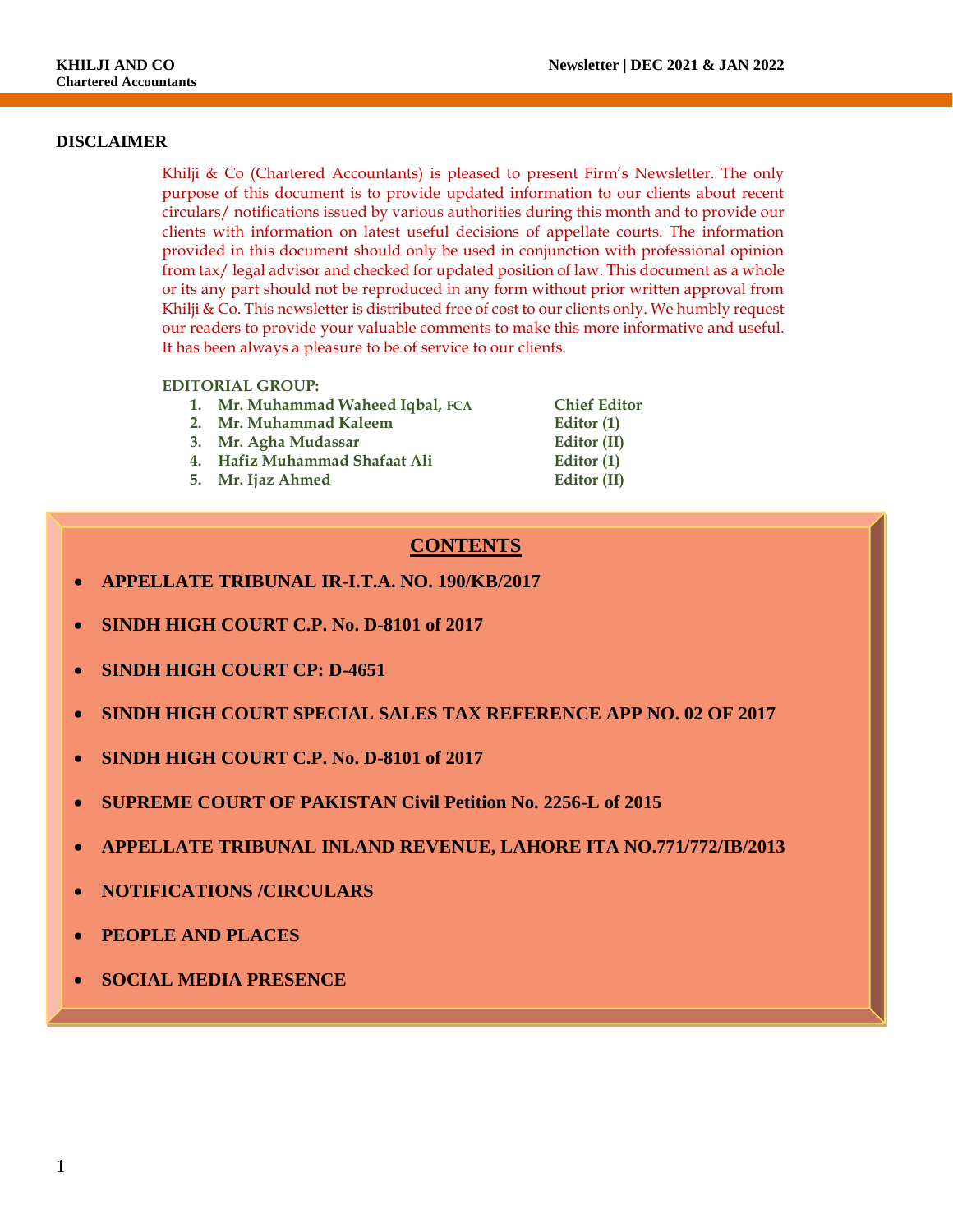#### **CASE LAW: 1**

#### **APPELLATE TRIBUNAL IR-I.T.A. NO. 190/KB/2017**

#### **BRIEF FACTS:**

The case pertains to appeal filed by the taxpayer against the order passed by the learned Commissioner Inland Revenue (Appeals), as per which the various issues related to additions made in income under the impugned order passed u/s 122(5A) of the Income Tax Ordinance 2001, were either confirmed or remanded back by the learned  $CIR(A)$ .

Aggrieved by the decisions of learned  $CIR(A)$ , appellant filed appeal with honorable ATIR seeking relief on the following issues:

- 1. Receipts from State Life Insurance Corporation of Pakistan on maturity of life insurance policy not to be constituted as taxable income of the appellant as envisaged u/s 9 of the Ordinance nor it falls under any of the heads of income as mentioned u/s 11 of the Ordinance.
- 2. The gifts received from blood relatives, including from brother in cash is received as per the requirements of section 39(3) of the Ordinance; and
- 3. Two amounts of Rs. 850,400/- and Rs.421,579/ which were income from property and covered under FTR respectively added back to the income of the appellant without show cause, hence, illegal and void ab initio.

#### **TAXPAYER PLEA**

Against each of the issue raised on the forum of honorable ATIR, legal counsel representing appellant, pleaded as follows:

1. On the issue of receipts from State Life Insurance Corporation of Pakistan, learned AR contended that maturity of life insurance policy was not taxable income of the taxpayer as treated by the ADCIR u/s 9 nor under any head of the income as mentioned in the Section 11 of the Ordinance. Learned AR further contested that a person cannot be taxed unless he comes within the letter of law.

- 2. On the matter of cash received, learned AR submitted that donors are NTN holders and blood relatives of the appellant, while all the payments were made through cross cheques in the name of the appellant, except one for Rs. 1,000,000 given by the brother in the form of cash. To support the arguments, copies of cheques, bank statements of the donors and donee, bank deposit slips and an affidavit given by the brother who gifted cash were also submitted for scrutiny, but not duly considered.
- 3. On the last issue of two amounts two amounts of Rs. 850,400/- and Rs.421,579/- which were income from property and covered under FTR respectively had been added back to the income of the appellant, against which learned AR argued that additions were made without serving show cause, hence, both the additions are palpably illegal and void ab initio.

#### **DECISION SUMMARY**

Honorable ATIR gave thorough consideration to the arguments raised by the learned counsels from both sides, and after much sought deliberation accepted the appeal filed by the taxpayer on the following grounds:

1. On the first issue of treating maturity of life insurance policy and treating it as income while making additions in the amended assessment order, honorable ATIR declared that, for the purpose of the imposition of tax and the computation of total income, an income shall need to be classified under heads, as defined under section 11 of the Ordinance, namely, salary, income from property, income from business, capital gains and income from other sources, defined in sections 12, 15, 18, 37 and 39 respectively. If the income cannot be classified under any of these five heads, then such income could not be taxed. The honorable ATIR further noted that learned ADCIR has treated receipt of payment from State Life Insurance on maturity of life insurance policy as income from other sources and although, there is a long list of incomes from other sources defined in section 39 of the Ordinance such as dividend, royalties, profit on debt etc. receipts on account of maturity of insurance policy is not included in the list mentioned therein. Therefore, honorable ATIR concluded that the learned ADCIR was not justified to treat such receipts as income from other sources, by declaring addition of Rs. 1,137,640/- being illegal and unfounded.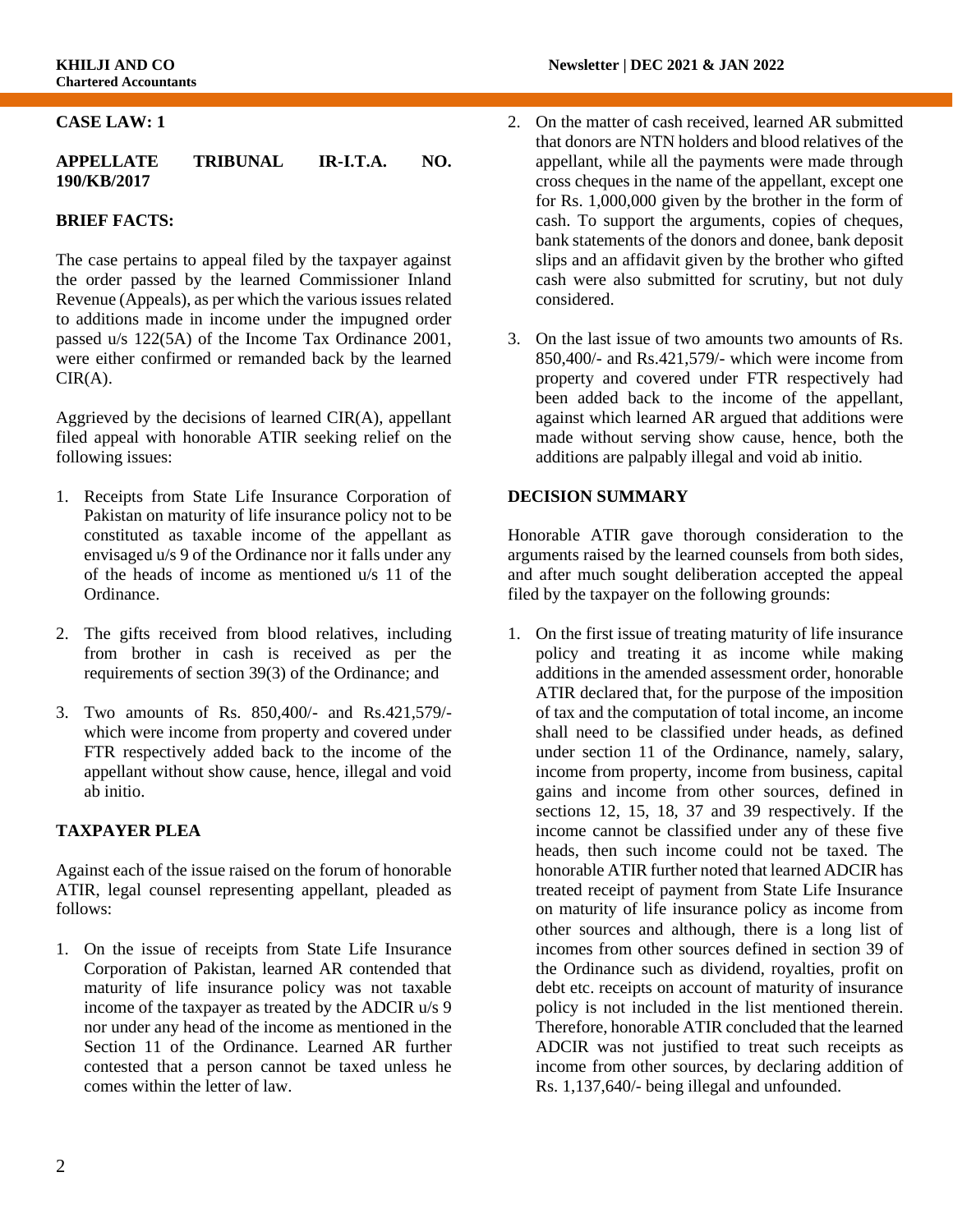2. On the matter of cash received having treated as income, honorable ATIR declared that the relevant documents such as copies of cheques, bank statements of the donor and donee and bank deposit were found to be in compliance with sub section 3 of section 39 of the Ordinance. On the issue of amount of Rs. 1,000,000/- received in cash, honorable ATIR agreed with the contention of appellant AR, in following wordings:

**Quote- "9……..***The learned AR argued and we are in agreement with him that in our society it is a common practice between family members especially who are living under single roof to give each other cash gifts and the concept of oral gifts is duly recognized in our legal system. The A.R. relied upon a decision of a larger bench of this Honorable Tribunal who has resolved this controversy in I.T.A. No. 2133/LB of 2003 reported in 2008 PTD 19. In that case a wife received cash gift from her husband and section 12(18) of the Income Tax Ordinance, 1979 was under scrutiny which is conceptually similar to section 39(3) of the Income Tax Ordinance, 2001."* **Unquote.** *emphasis supplied.*

The honorable ATIR on this matter further declared that in view of the binding decisions of the Honorable! High Court and the larger bench of this Tribunal, gifts received under consideration were genuine and made to the appellant from known sources by the donors, therefore, ordered to delete the addition of Rs.8,830,000/-.

3. Lastly on the issue needing adjudication pertaining to the two amounts of Rs. 850,400/- and Rs. 421,579/ issuance of show cause notice, honorable ATIR held that it is a settled law that any order of adjudication passed on a ground which was not mentioned in the show cause notice is palpably illegal and void on the face of it. Hence, declared CIR(A) was not justified to remand back the issues to assessing officer in a cursory manner, when such a fatal illegality was apparent from the record. Therefore, affirmed that the impugned order of the Additional Commissioner is annulled on this score.

#### **CASE LAW: 2**

#### **SINDH HIGH COURT C.P. No. D-8101 of 2017, FORUM:**

#### **BRIEF FACTS:**

The case in hands involves resolution of the issue related to unilateral suspension and blacklisting of sales tax registered taxpayers, by the Federal Board of Revenue (department), before issuing any show cause notice, without giving any opportunity of being heard or even confronting registered taxpayer with any adverse material.

#### **ARGUMENTS FRAMED BY THE APPELLANT**

At the forefront, honorable Court's attention was drawn by the learned counsel appearing on behalf of the petitioners towards the applicability of Section 21 of the Sales Tax Act, 1990 as well as towards Rule 12 of the Sales Tax Rules, 2006 by arguing that the said scheme of law/regulation in the present from is in violation of the fundamental principle of fair trial under Article 10-A of the Constitution, thus repugnant to the principles of natural justice, hence ultra vires to the Constitution on the one hand, whereas, on practical footing, a hanging sword on the petitioners whose business come to an abrupt halt by such whimsical acts of the respondents hampering the principle of freedom of doing trade, business and profession as enshrined under Article 18 of the Constitution.

It was thus prayed by the appellant learned AR, that the relevant provision of Rule 12 are ought to be declared ultra vires to the Constitution.

#### **DELIBERATION OF VARIOUS IMPORTANT ISSUES**

The honorable High Court paid particular attention to the scope of section 21, which provides only two grounds to blacklist or suspend one's registration i.e. for issuance of fake invoices or committing a tax fraud and whether the host of other conditions mentioned in Rule 12 can be applied based on which ones sales tax registration can be blacklisted or suspended. Further deliberation were made with respect to the language of section 21, in terms of word "satisfied: and "committed" and if Rule 12 conferred unbridled and unfettered powers to the concerned Commissioner to suspend registration of a taxpayer without notice and without affording opportunity of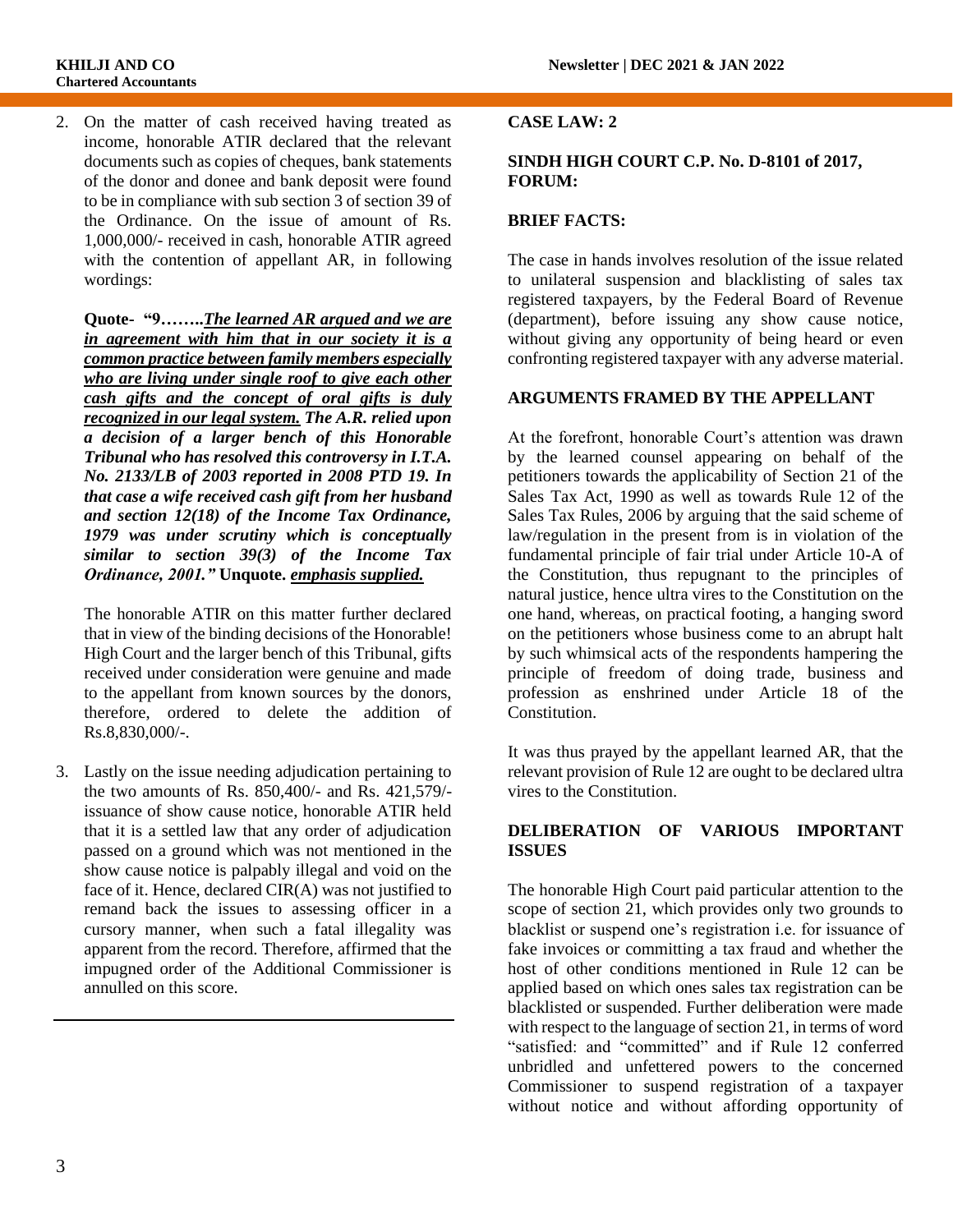hearing, and that the term "satisfaction" must be subject to preliminary inquiry and perusal of record so as to enable a person to upend the "satisfaction" already arrived by the Commissioner.

Each and every key issue thoroughly considered and discussed by the honorable High Court in order to arrive at meaningful and just settlement of the matter is as under:

#### *i. Scope of Section 21*

The honorable High Court were of the clear view that while section 21 provides only two grounds to blacklist or suspend one's registration, i.e. if one has issued fake invoices and other if, taxpayer has otherwise committed tax fraud, host of other conditions added in Rule 12 can only be considered as engineered elasticity of Rule 12, which clearly exceeds the scope and endurance limits of section 21(2) to the disadvantage of a registered sales tax payer. In such circumstances where rules have overstretched powers granted by the parent statute, Courts have come to the rescue of the affectees.

#### *ii. Meaning of word and language "Satisfaction" and "Committed"*

With regards to the language of section 21(2), in context of the word "satisfied", honorable High Court held that being satisfied would mean Commissioner coming to a conclusion on the basis of material sufficient to prove that the registered person had issued fake invoices or has otherwise committed tax fraud, which in legal sense 'satisfaction' could only be reached when judicial determination has been completed by placing sufficient facts before the authority concerned from both the sides. Thus, to be satisfied, the Commissioner ought not to have only one-sided indulgence, rather must give full opportunity to the other side for hearing latter's point of view before finds himself convinced beyond a reasonable doubt and exercises power granted under this section.

On the word "committed", honorable High Court were of the view that section 21 prescribes punishment of suspending and/or blacklisting a tax payer's registration, hence the word 'committed' must be construed accordingly. Therefore, in order to arrive at the conclusion that either the fake invoices have been

issued or tax fraud has been committed, fair trial process as enshrined in Article 10-A of the Constitution is to be followed, the concept of which would not exist without giving an opportunity of being heard.

#### *iii. Validity of Rule 12(a)(i)*

In order to determine whether the Commissioner having jurisdiction is satisfied that a registered person has issued fake invoices, evaded tax or committed tax fraud, therefore, registration of such person may be suspended by the Commissioner through the system, without prior notice, honorable High Court examined recent judgment rendered by a divisional bench of Lahore High Court in the case of Commissioner Inland Revenue v. Imran Ali Lubricants (2019 PTD 1213 Lahore) and single Bench of this Court in the case of Inbox Business Technologies Ltd, v. Pakistan (2018 PTD 621). In both the referred judgments, honorable Courts were of the considered view that Rule 12 conferred unbridled and unfettered powers to the concerned Commissioner to suspend registration of a taxpayer without notice and affording opportunity of hearing, and that the term "satisfaction" must be subject to preliminary inquiry and perusal of record, whereby drastic action of suspension/black listing of STRN could only be issued where the Commissioner had solid and tangible.

#### **DECISIONS SUMMARY**

By noting the above observation, honorable High Court allowed the petitions by declaring that following:

- 1. The authority to the Commissioner to suspend the sales tax registration of a registered person "without prior notice", is ultra vires to the Constitution, violative of principles of natural justice and in excess of authority vested under Section 21(2) of the Sales Tax Act, 1990;
- 2. All the orders of suspension of Sales Tax Registration issued to the petitioners in violation of express provisions of Section 21(2), which requires the satisfaction of the Commissioner are only to be made where a registered person is found to have issued fake invoice, or has otherwise committed tax fraud. Therefore, without confronting the registered person with such reasons in writing, actions of the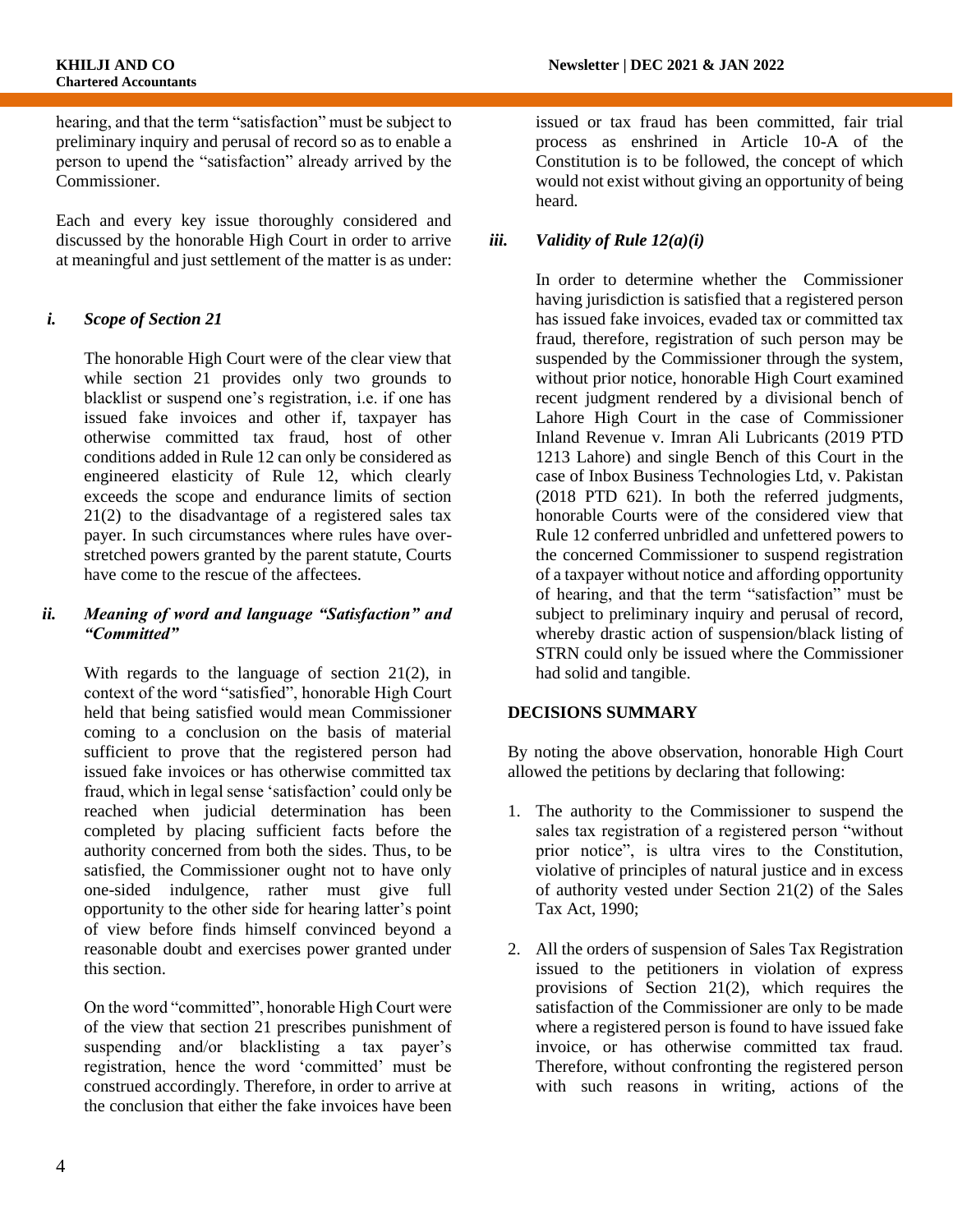Commissioner were declared to be without lawful authority and of no legal effect; and

3. All the order(s) of suspension of sales tax registration wherein, show cause notice(s) under section  $21(2)$ has not been issued within seven days therefrom, and/or no order of blacklisting has been passed within ninety days of issuance of the notice of hearing, the suspension of sales tax registration was declared void- ab-initio, accordingly such sales tax registration stood restored.

#### **CASE LAW: 3**

#### **SINDH HIGH COURT CP: D-4651**,

#### **BRIEF FACTS:**

The case in hand involves adjudication of core controversy on common petitions being that, whether the petitioners are entitled to claim input adjustment in respect of the taxable supplies or services received by them from the unregistered persons.

As per the brief background of the common petitions heard by the honorable Sindh High Course, petitioners are limited companies engaged in different business and are having proper sales tax registration number. However, despite petitioners being liable to withholding sale tax on services at the applicable rates in respect of the value of taxable service provided to them, in case the said services were provided by unregistered persons, input tax of such sale is not allowed to the petitioners while e-filing the sales tax returns, which according to them is unconstitutional and without jurisdiction and that they should not suffer on account of complacency / shortcoming on part of unregistered person

Therefore, prayed for petitions may be accepted by allowing the input adjustment of the deductions made by those unregistered persons and to declare the procedure of withholding tax, as provided under Sindh Sales Tax Rules, 2011, Sindh Sales Tax Special Procedure (Withholding) Rules, 2011 and 2014 to be illegal, unconstitutional and without jurisdiction.

#### **DECISION SUMMARY**

The honorable Sindh High Court after hearing arguments from both sides and considering the applicable provisions of Sindh Sales Tax on Service Act, 2011 Sindh Sales Tax Rules, 2011 and Sindh Sales Tax Special Procedure (Withholding) Rules, 2011 accepted the contention set forth by the legal counsel representing appellant petitioners. Honorable Sindh High Court declared that the petitioners are entitled to claim input adjustment in respect of the taxable services provided to them by unregistered persons, while also directing Sindh Revenue Board to make necessary amendment /provision in the e- return to enable the persons filing their returns via e-filing to claim the input tax adjustment from unregistered persons also and till such time the petitioners may be allowed to file their returns manually in order to avoid any confusion created in this behalf.

Honorable Sindh High Court made following notable observations, while agreeing with the petitioners' plea:

**Quote "12. From the perusal of the above law it may be noted that the law does not bar obtaining of the taxable services from an unregistered persons, however the only impediment which finds place in the law is with regard to the person who otherwise is liable to be registered but not registered would be considered as an unregistered person and a penalty has been provided under Section 43 of the Act, 2011 for the act of non-registration. in the instant matter,** *it may be noted that the learned counsel appearing for the respondents have not pointed out even a single provision of law whereby it has been provided that no input tax adjustment would be available on the taxable services obtained by a withholding agent or a registered person from an unregistered person though it has been pleaded by the learned counsel for the petitioners that e-return does not accept the same but from the law explained before us by the learned counsel for the respondents it may be noted that no provision of law is cited through which input adjustment could be denied to a withholding agent obtaining taxable services from an unregistered person***; rather the proviso to Section 3(4) of the Sindh Sales Tax Special Procedure (Withholding) Rules, 2014, mentioned above, clearly stipulates that withholding agent, who receives taxable services from an unregistered person, is responsible to obtain and keep in record a copy of the CNIC of the unregistered service provider, if he is an individual and a copy of the**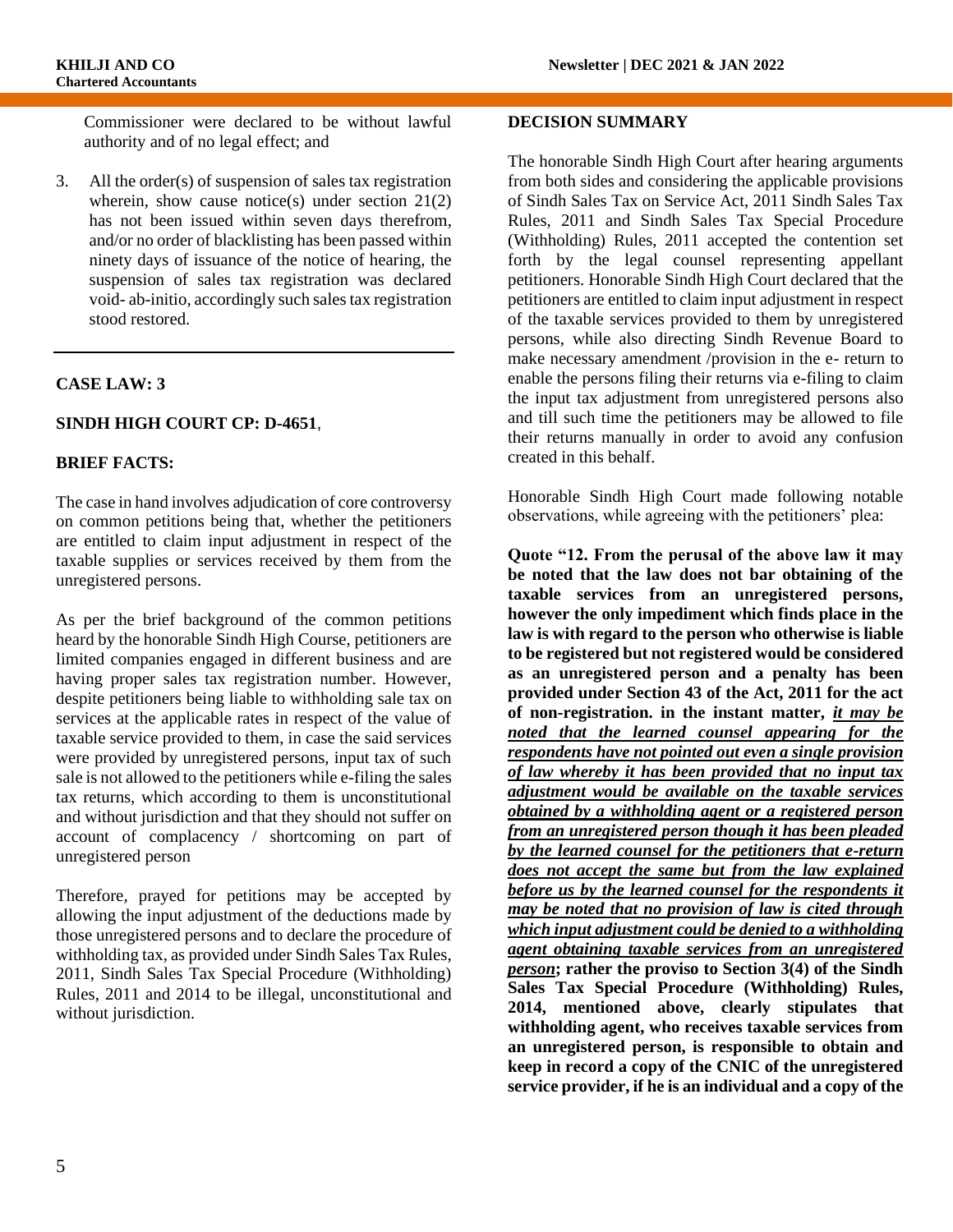**NTN certificate of the said unregistered person if he is an AOP or a company.** 

**13.** *The reading of the above proviso clearly indicates that taxable services could be obtained from an unregistered person and the withholding agent is only required to obtain a copy of CNIC of the said unregistered person, if he is an individual but if it is a company or NTN holder, a copy of the NTN certificate, meaning thereby there is no restriction for obtaining taxable services from an unregistered person and the only responsibility assigned to a person obtaining taxable services from an unregistered person is with regard to obtaining CNIC (in the case of an individual) and NTN certificate (in the case of a company). Thus when the law does not put a bar upon taxable services from an unregistered person, there cannot be any bar on claiming input adjustment in respect of the taxable services obtained from the unregistered person also, as the learned counsel appearing for the department (respondents), as stated above, have failed to point out any provision of the law which specifically bars denial of the input adjustment in respect of the taxable services obtained by a person, being withholding agent, from an unregistered person but the only requirement is with regard to obtaining a copy of CNIC or NTN certificate, as the case may be***.** *The above provisions of law also clearly stipulate entering the name, CNIC and NTN of the unregistered persons in the sales tax form which also supports the contention of the petitioners that even if they have obtained taxable services from the unregistered persons, they are entitled for input adjustment and since the form so designed by the department / respondents is not accepting and recognizing unregistered persons for input adjustment, there appears to be a defect in the said form which needs to be corrected."* **Unquote.** *emphasis supplied*.

### **CASE LAW: 4**

#### **SINDH HIGH COURT SPECIAL SALES TAX REFERENCE APP NO. 02 OF 2017**

#### **BRIEF FACTS:**

The case, needed adjudication on the following three questions of law arising from the decision by the Appellate

Tribunal having maintained the earlier decisions by departmental authorities:

- 1. Whether the learned Appellate Tribunal erred in holding that the appellant (applicant) is engaged in the provision of "Business support services?
- 2. Whether the learned Appellate Tribunal was justified in taxing the entire value of the appellant's (applicant's) invoices even though only one component of such invoice related to fee for provision of services. i.e. if activities are to be classified as "Business Support Services", the revenue component that constitute value of service provided or rendered has to be clear and other component, which does not constitute value of service should be disintegrated under Sindh Sales Tax on Services Act, 2011 thus not liable to be taxed under the Act, 2011?
- 3. Whether the learned Appellate Tribunal gravely erred in deciding that the appellant (applicant) would be liable to pay default surcharge and penalty if the principal amount was not paid expeditiously despite having held that the key element of mens rea was missing and that there was a contest between the parties in respect of classification of services?

As per brief background, taxpayer (appellant), is engaged in collection and coding of data relating to the pharmaceutical industry and its transmission to overseas IMS offices and coordination between IMS-AG Switzerland and its customers in Pakistan, governed and undertaken by the applicant through an agreement. The agreement, which is not disputed, provided that principal (IMS-AG) is engaged in collection of data, statistics and information of all kinds for preparing publications and selling market research reports and the primary object, in connection therewith of the applicant, was not only to collect data, rather marketing research reports and its publication.

On this account, appellant, was of the view that the services which are been rendered by the taxpayer are to be classified under "Data Processing Provision of Information", whereas department was of the contention that these were instead, "Business Support Services", as these pertain to the services provided or rendered by persons authorized to transact business on behalf of others.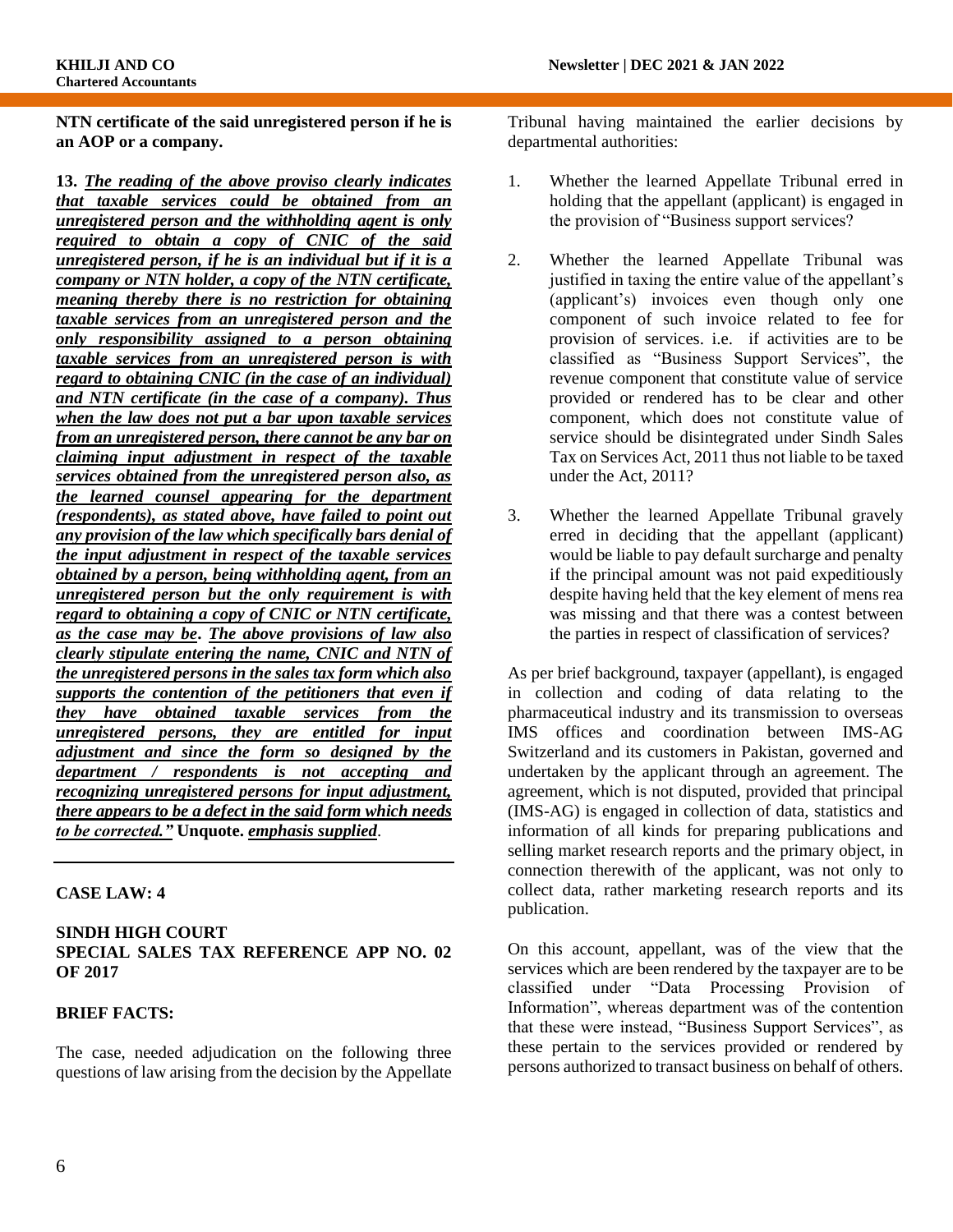Appellate Tribunal also classified the services as "Business Support Services", and was of the view that the invoices generated on the amount includes the expenses/expenditures plus 10% service charges and is to be taken as one revenue component for services rendered. The Tribunal was also of the view that in certain cases there is specific rule in Sindh Sales Tax on Services Act, 2011 providing for valuation of a particular service and providing a certain minimum threshold and also any exemption and exception. However, since no rule is available for the category of "Business Support Services", full value of generated invoices shall be taken as the value of services rendered or provided in terms of provisions of Section 5 ibid.

#### **DECISION SUMMARY**

- 1. On the issue of classification of services under the relevant tariff heading, honorable Sindh High Court were of the view that as per the agreement for services, activities undertaken by the appellant pertains to support business transactions, thus preferred not to upset the findings of the department as far as applicability of tariff heading is concerned.
- 2. While deciding on the issue, whether that Appellate Tribunal and department was justified in taxing the entire value of the services taxable under tariff heading, "Business Support Services", thorough consideration was paid to the section 3, 5 and 8 of Act, 2011 by the honorable High Court. However, honorable Court did not agree with the observation of Appellate Tribunal by stating that, as section 5 itself is clear that it is for the value of the service which is taxable, the reimbursed part of the invoice may or may not be of the goods which have been separately subjected to tax, thus the provincial Act itself would then not come into play for the entire invoice. Honorable High Court further stated that department has absolutely not disputed about the value of the service rendered, as it is their view that even the reimbursed part of invoice is liable to be taxed and hence the value of service has not been disputed.

Honorable Sindh High Court further held that section 8 also limits the applicability to the extent of its charge, levy and collection which is restricted to the value of taxable service. Thus, the collective reading of section 3, 5 and 8 make us to arrive at an irresistible conclusion that it is only the value of service rendered and provided that could be subjected to Act, 2011 and

not any other components therein as this would invade the jurisdiction of other statutes as the invoice could contain a component of an amount likely to be reimbursed which amount either has already been subjected to a treatment on the basis of other applicable laws, or otherwise.

3. On the last issue to held appellant liable to pay default surcharge and penalty, honorable Sindh High Court held that since proceedings throughout were contested on lawful grounds and there is no element of willful and deliberate negligence, no element of willful evasion of such taxes arises. However, since the tax is to be recovered on the basis of value of the service, the amount be deposited in 30 days' time and only on failure thereof the penalty and surcharge shall then be liable to be paid and recovered.

In view of above facts and circumstances, honorable ATIR concluded the matter by declaring that the department has misapplied the provisions of Section 5 of Sindh Sales Tax on Services Act, 2011 by including reimbursed and other components of the invoice in charging tax on the value of services rendered by the applicant. However, acknowledged that the department has validly considered that the appellant falls under tariff heading for, "Business Support Services", hence the rate specified in the third column of the Second Schedule at the relevant time is recoverable on the value of the services rendered. However, since the tax is to be recovered on the basis value of the service, the amount be deposited in 30 days' time and only on failure thereof the penalty and surcharge shall then be liable to be paid and recovered from the appellant.

#### **CASE LAW: 5**

#### **ITA (Interim) No. 5734/LB/2021 MA (Stay) Interim No. 11754/LB/2021**

#### **Brief Facts:**

Brief fact of the case is that the Commissioner Inland Revenue Appeal refused to entertain further extension of stay application with argument that he has possessed the power to grant a stay for a maximum period of 60 days which has already been granted. Being aggrieved the appellant filed appeal before the Tribunal against the said order with the argument that the Tribunal vide its order 1713/IB/2021 dated 01/11/2021 in which the Tribunal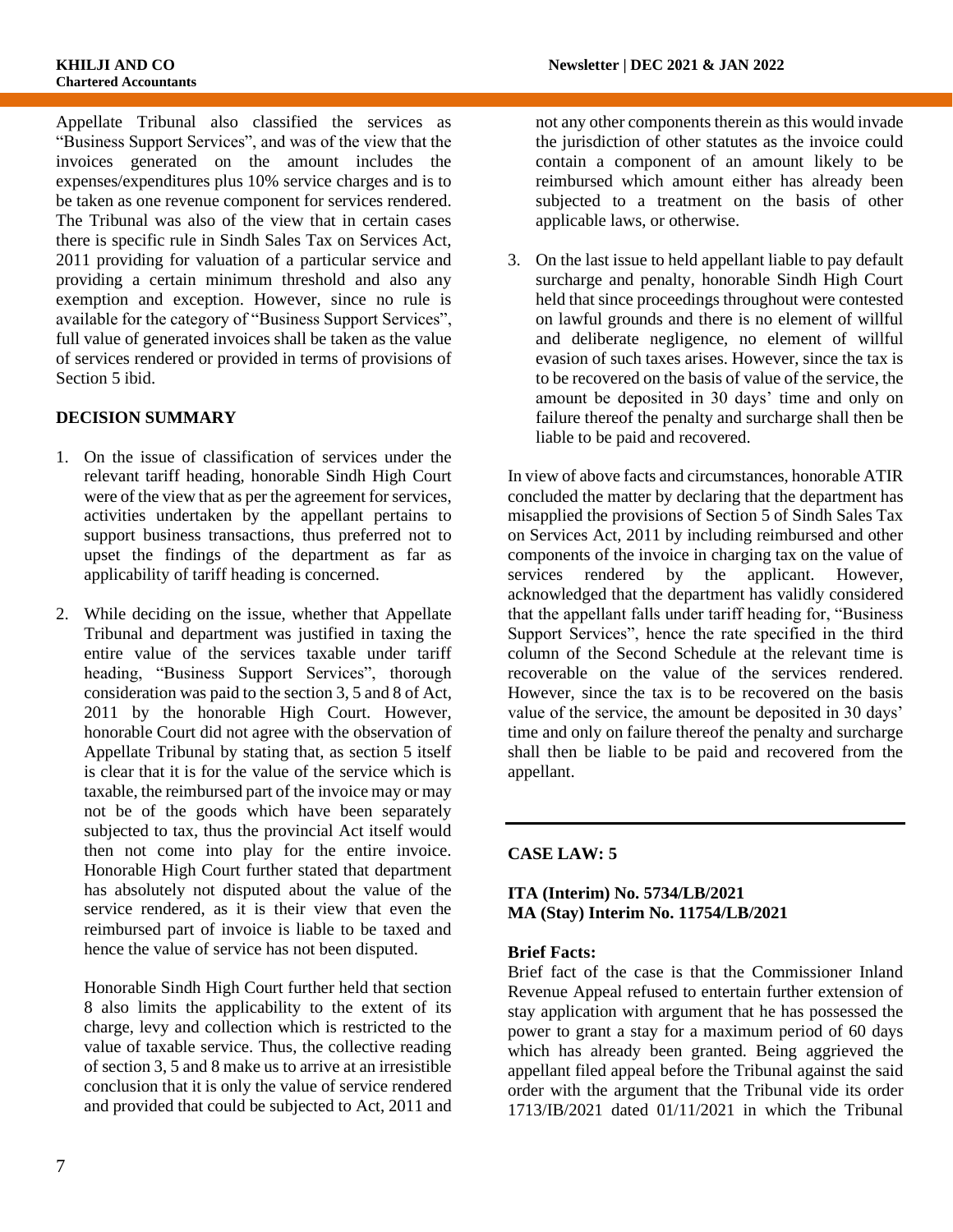directed that when the delay in the disposal of appeal is not attributable to the tax payer, the CIR (A) can extend the stay already granted beyond the period of 60 days. The appellant second its argument in the light of circular issued by FBR dated 10/11/2021 in which FBR directed all CIR (A) to strictly follow the order of Tribunal in respect of grant of further stay beyond the period 60 days.

#### **Decision summary**

The Honorable Tribunal held that the perusal of the impugned order shows that the CIR (A) has given its own finding being ignoring the judgment of this Tribunal and the letter issued by FBR. The Tribunal further ruled out that CIR (A) is bound to obey the law declared by this Tribunal unless and until it is not reversed or suspended by the superior court. The Tribunal point out several decision of different superior courts in respects of that the lower court is bound to follow the Orders of superior Court as the Federal Board of Revenue also on its letter ref no C.no1 (7)DT-14/92 dated 10th February 1992 with subject "Orders of Tribunal Binding on Tax Officials" directed all tax Officials that the order of this tribunal is binding on the subordinate Income Tax authorities and, therefore, we deprecate the manner in which the Commissioner of Income Tax (Appeal) has side – tracked the order of this Tribunal, we disapproved such practice on the part of subordinate Income Tax Authorities and expect that in future the orders passed by this Tribunal shall be properly respected and followed".

#### **Conclusion:**

The Honorable Tribunal concluded the appeal and directed the CIR (A) to decide the main appeal of the appellant on its own merit preferably within 60 days from the receipts of this order after providing the proper opportunity of being heard to the appellant and to pass a speaking order in accordance with law. Meanwhile, the department is also directed not to take any coercive action against the disputed tax liability till the decision on Appeal by the CIR (A).

#### **CASE LAW: 6**

#### **REFERENCE/CITATION:** ITA NO.771/772/IB/2013

#### **Brief Facts:**

Brief facts of the case are that the appellant Capital Development Authority are engaged in auction of Commercial Immoveable Property. A notice was received by the Appellant from Deputy Commissioner Inland Revenue (DCIR) that tax under section 236-A of the Income Ordinance 2001 becomes due at the time of auctions. The appellant argued against the notice that taxes are deducted on payments and collected on receipts, therefore, the DCIR was not justified to treat Capital Development Authority as assessee in default for noncollection when payments has not been received. Capital Development Authority since 2009 is collecting tax with installments and accepted by the departments, recovery now at the time of auction constitutes changes of opinion. The section specifies "Sale by Auction "therefore, tax is to be collected at the time of sale when in accordance with laws of Pakistan sales is concluded. Ownership letters are issued to bidders on completion of payments and possession is also handed over on completion of payment. Therefore, sale is concluded on receipt of full consideration, and recovery at any time before such date is against the law. The same was argued before Commissioner Inland Revenue (Appeals-I) but failed hence ultimately it filed appeal before the Appellate Tribunal.

#### **Decision summary**

The Honorable Tribunal held that section 236A does not state that the advance is to be collected with each installment to be paid but at the same time it is also not mentioned in the section 236A of the Ordinance, 2001 that the advance tax is to be collected and paid at the time on the day of auction. The Tribunal is of the considered opinion that as per the scheme of the Ordinance, 2001 for the withholding and collection of advance tax the same would be done at the time of actual payment made or received as the case may be. We do not find any provision in section 236A whereby the authority / person receiving the payment will mandatorily be required to collect tax at the time of auction if the auction is made on installment basis. We have also gone through the letter of clarification issued by the FBR vide C. No. 4(23)IT-Budget/2020 dated 25.02.2020 reproduced as under:

"I am directed to refer to your letter No. CDA/FW/C-1/2020/1047 dated 18.02.2020 and to state that a person making sale of public auction or auction by tender of any immovable property is required to collect tax under section 236A of the Income Tax Ordinance, 2001 computed as per rate specified in Division VIII of Part VI of First Schedule on the basis of sale price of the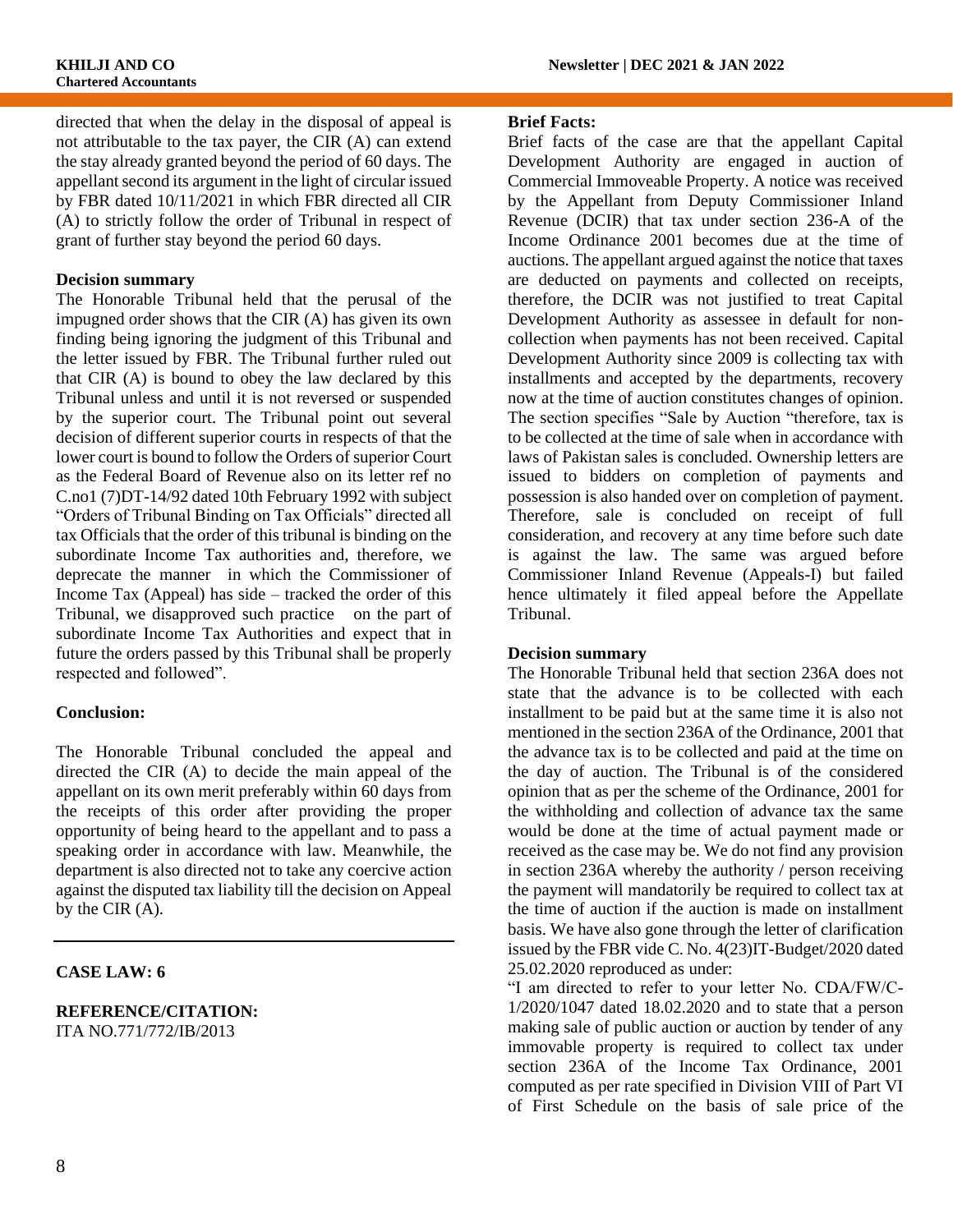immovable property at the time of sale. In instances where payment is received in installments before completion of sale as envisaged in section 54 of the Transfer of Property Act, 1882, the withholding agent shall collect tax by apply the applicable rate on each installment. However, it may be ensured that in no case shall the title / possession of the immovable property be transferred to the purchaser before full payment of tax computed under section 236A".

From the perusal of the said clarification letter, it is clear that withholding agent/collecting agent is required to collect the tax as per the rate applicable on each installment the corollary of which leads to the conclusion that the advance tax is to be collected and paid on each installment.

The Tribunal observed that now the question is arising whether this explanation can be given retrospectively effect or not?

The Tribunal answer this that any explanation clarificatory and directory in nature can be given retrospective effect not only this but to our mind such explanation is deemed to have always been a part of the section to which it is added since the time of insertion of the section. To second their observation the Tribunal got guidance from the Supreme Court of Pakistan who held that that an Act of Parliament made to correct an error by omission in a former statute of the same session, has relation back to the time when the first Act was passed. Even when mistakes in legislative enactments are corrected by a later amending Act, the amending Act should be read as part of the Act which it was intended to correct. Though the Act is not called a declaratory or explanatory Act if from the words used in the Act the Court can come to the conclusion that it is a declaratory or an explanatory Act retrospective effect will be given to such Act." The Tribunal also noted that while adding the explanation the Legislature has used the words "for the removal of doubt" which unequivocally demonstrates that there was a doubt regarding application of section 236A qua collection of advance tax in case of auction made on installments which has, now, been clarified by inserting the explanation in this very section. It is also a trite law that where there is a doubt in interpretation of any statutory provision the same is to be resolved in favor of taxpayer/assessee as is held by the Honorable Lahore High Court in a judgment reported as Messrs Rijaz (Pvt.) Limited v. The Wealth Tax Officer Circle III, Lahore (1996 PTD 489) in the following words.

"According to the well-accepted principles of interpretation the doubt has to be resolved in favour of the citizen. In these circumstances, the law makers could clarify its intention by adding an explanation which cannot be legitimately object to". The Tribunal further observed that the provision of section 236A as stood in the year 2013 was silent on how to collect advance tax in the case of receipt of payment in installments, it is therefore the explanation has been added by the legislature to remove the doubt and to clarify that in the case of auction of property / goods on installments the advance tax will be collected with each installment. The Tribunal further state that the honorable higher judicial forum of the country has candidly established that any beneficial and remedial amendment in a law / statute may be given retrospective effect. The explanation (b) added to the subsection (1) of section 236A is not only explanatory and clarificatory / directory in nature but is also a remedial / beneficial amendment because before the insertion of explanation there was no clarity as-how to collect advance tax for the goods / properties auctioned in installments and through explanation it has been facilitated to collect advance tax with each installment. Therefore, the Tribunal

#### **Conclusion:**

The Honorable Tribunal concluded that where the payment is received in installments against the auctioned goods / properties the advance tax is to be collected with each installment at the applicable rate of tax at the time of payment of installment. It is, however, clarified that the tax department should make sure that the appellant / taxpayer had collected advance tax with each installment and then deposited the same to government exchequer.

#### **CASE LAW: 7**

#### **Supreme Court of Pakistan Civil Petition No. 2256-L of 2015**

#### **Brief Facts:**

Brief fact of the case are that the assessees filed returns for the assessment years involved, being 1993-94 and 1994- 95 for Nishat Mills and 1999-2000 for Muslim Insurance. Assessments were framed by the concerned Deputy Commissioner of Income Tax (for convenience referred to as the "ITO") under section 62. Thereafter, in each case the concerned Inspecting Additional Commissioner ("IAC") sought to revise the assessments under section 66- A on the ground that the same were erroneous and prejudicial to the interests of the revenue. The orders so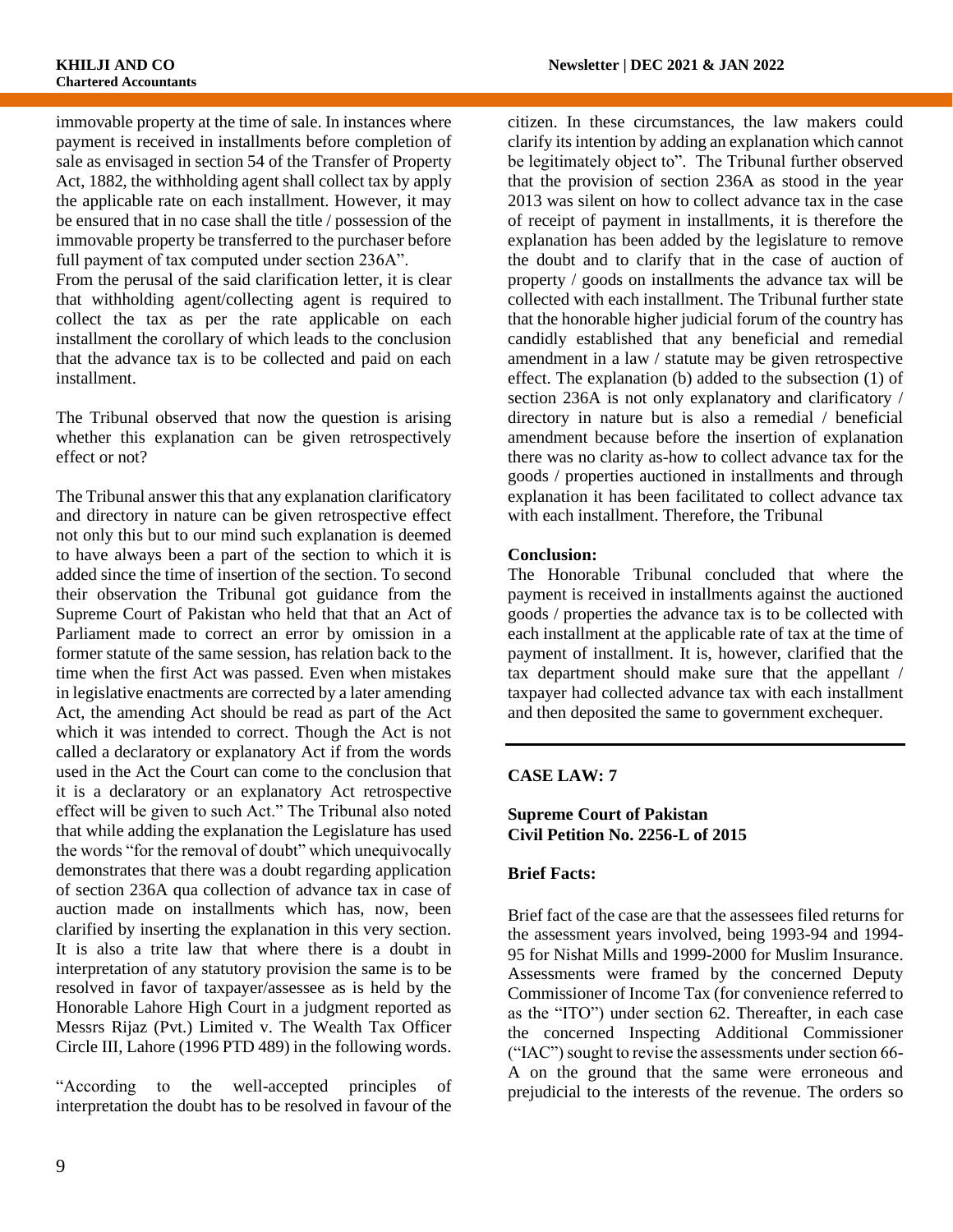made were challenged before the Appellate Tribunal where the assessees met with success. The department thereafter filed tax references, which were taken up together and decided by means of the impugned judgment. The only point of challenge relevant for present purposes was that according to the petitioners the ITOs while framing the assessments made those orders with the approval and in consultation with the concerned IACs. It was contended that the IACs could not, having participated in the making of the orders, thereafter turn around and seek to revise those very same orders under section 66-A. This contention was accepted by the learned Tribunal, and it set aside the orders of the IACs. The Department then filed appeal before Honorable High Court against the order of the Tribunal where the High court decided the reference case in favor of the Tax department. Being aggrieved the Appellant filed appeal before Supreme court.

#### **Decision summary**

The analysis of High Court is correct only to a certain extent. As we indicate below the learned High Court, with respect, did not fully understand and apply the statutory provisions in their correct perspective. In particular, the learned Division Bench failed to appreciate that the aforesaid provisions could, depending on the facts and circumstances of the case, result in two distinct types of outcome, one being a matter of law and the other being one of fact.

We begin with what can be regarded as the general provision, section 7 and its counterparts. It is to be noted that section 7 and section 213 of the 2001 Ordinance are cast in virtually identical terms. Now, in any organization (including a Government department) it is only to be expected that there will be, in the ordinary course and as part of the normal routine, an ongoing consultation and interaction among persons holding different posts in the hierarchy. It is something that can be usefully and productively drawn upon, as and when needed.

The learned High Court has correctly characterized the scope and intent of these provisions as being concerned with "administrative instruction"] meant for [the] internal consumption of the department". The sections are, in our view, neither enabling nor permissive in the technical sense but rather more akin to an explanation (i.e., meant for the avoidance or resolution of any doubt). The contrast between them and section 5(7B) of the 1922 Act may be noted.

We now come to the provisions specifically relating to assessments, section 23(7) of the 1922 Act and section 62(2) of the 1979 Ordinance. Although the two may superficially appear to have served the same purpose, a closer look reveals important differences, which are a key to resolving the issue before us.

Firstly, section 23(7) used the very phrase that was missing in section 5(7B): "assisted, guided or instructed".

Secondly, these words were used in relation to the generality of the departmental hierarchy: "an authority mentioned in section 5 or by one or more nominees of the Central Board of Revenue".

In court view, section 23(7) gave recognition, in the specific context of the making of an assessment, to those general processes of consultation, communication and interaction that were given much broader expression in the successor legislation.

In contrast, the position under section 62(2) was different. It was cast in entirely different terms. Firstly, it required that the officer or other nominated person, as mentioned in section 7, had to be authorized by the Central Board of Revenue ("Board") to assist the ITO in making an assessment. It then provided that if the ITO disagreed with the officer so assisting on any point he had to expressly set out the opinion of the latter in the assessment order and his reasons for disagreeing with the same. Now, both section 23 and section 62 cast a statutory duty on the ITO to frame the assessment and make the necessary order. In this court point of view the officer, if any, authorized by the Board under section 62(2) was also under a statutory duty, albeit of a more limited nature, namely, to assist the ITO in the making of that assessment. Such provision would make sense only if, as a matter of law, the duty of assistance was of the same nature as the duty of making the assessment order itself. If the assistance had been intended to be only of an informal or general nature which could simply be ignored by the ITO the language of subsection (2) would have been materially different. Of course even on the language as used the ITO's view ultimately prevailed. But the manner in which the subsection was structured shows that the assisting officer was also under a statutory duty. Both had to separately apply their minds to the case. If the outcome was concurrence the assessment order followed accordingly.

The crucial point is that on its true construction subsection (2) required the assisting officer, as a matter of law, to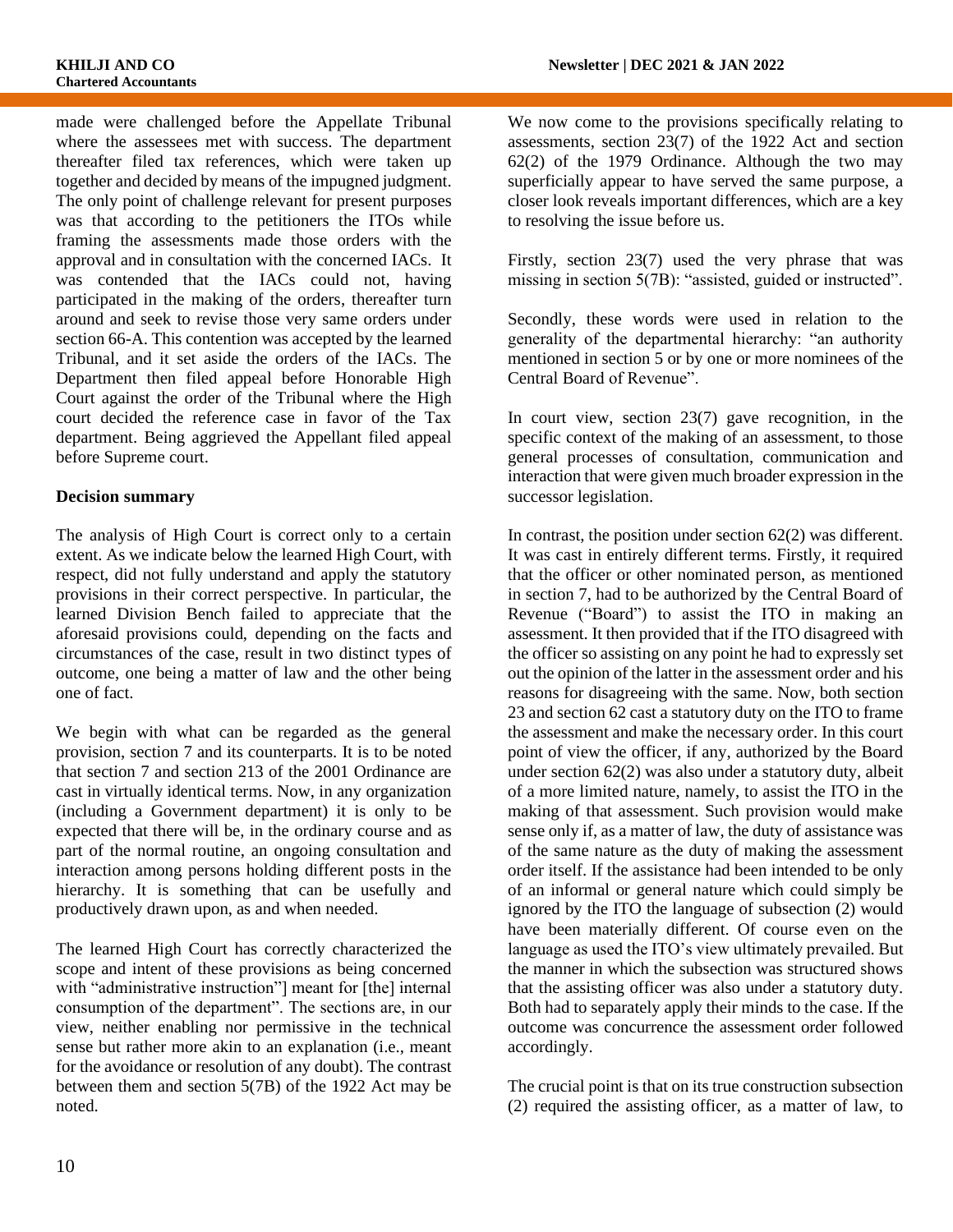apply his mind to the case. In our view, it also followed that if section 62(2) applied in the facts and circumstances of the case an irrebuttable presumption of law was raised. Since the subsection required the assisting officer, as a statutory duty, to apply his mind to the case it did not matter whether he had in fact done so and if so to what degree. The assisting officer was the IAC concerned it would be sufficient, to preclude any exercise of powers under section 66-A, to show simply that he had been authorized by the Board under the subsection in respect of the case.

We turn to the other possible outcome, which would have been a matter of fact. Even if section 62(2) did not apply in the facts and circumstances of the case it could still have been that the ITO took assistance, guidance or instruction from a superior officer in terms of section 7. However, now it would be a question of fact whether any officer had been so involved. An affirmative finding would not in itself have been sufficient to preclude the IAC from invoking section 66-A in relation to that particular case. As a matter of fact, that the degree of involvement was of such intensity that it would make subsequent recourse to section 66-A impermissible.

Foregoing analysis and discussion to the facts and circumstances before us. On a specific query from the Court none of the learned counsel could confirm whether any officer, and especially the IACs concerned, had been specifically authorized by the Board in terms of section 62(2). Thus, the first requirement for that subsection, and the legal consequences emanating from it, to apply did not exist. The first possible outcome, which would have been a matter of law and raised an irrebuttable legal presumption, did not therefore exist. That leaves only the second possible outcome. This was a matter of fact. Now, the learned Tribunal did find that there had been consultation with, and the approval of, not only the IAC but also the Commissioner of Income Tax (CIT). However, even if we put aside the (important and material) submission by learned counsel for the department that in the case of Muslim Insurance the IAC consulted and the one who acted under section 66-A were different, any conclusions based on the finding of fact recorded by the Tribunal was deficient and erroneous. This is so because, as observed above, the mere fact of consultation or even approval was not enough. The degree and intensity of the consultation (itself a question of fact) had also to be established and shown to have been of such level that it would preclude the subsequent exercise of powers under section 66-A. In our view, the learned Tribunal

misdirected itself in law by considering that it sufficed simply, and only, to show that the IAC had been consulted. This misunderstanding and misapplication of the statutory provisions led it into legal error. The conclusion arrived at was not sustainable.

#### **Conclusion:**

The Honorable Supreme court dismiss the appeal and upheld the order of the High court and ruled out that Inspecting Additional Commissioner on the instruction of his concerned superior/senior officer can revised the assessments under section 66-A on the ground that the same were erroneous and prejudicial to the interests of the revenue.

#### **NOTIFICATIONS / CIRCULARS**

#### **FBR NOTIFICATION**

Federal Board of Revenue issued S.R.O 128 (I)/2022 dated January 25, 2022.

Through the aforementioned SRO FBR has issued following amendments the *Federal Board of Revenue Anti-Money Laundering and Countering Financing of Terrorism Regulations for DNFBPs 2020*:

Following new sub-regulations (4) and (5) shall be added after sub-regulation (3):

"(4) Every DNFBP shall ensure that it has measures in place to prevent any person who has been convicted of a criminal offence or any associate of such a person from—

- a) Holding any ownership or controlling interest in the DNFBP;
- b) Being the beneficial owner(s) of the DNFBP; and
- c) Holding any senior management or board position in the DNFBP.

(5) Every DNFBP shall notify the FBR when there is a change in

- a) Any ownership or controlling interest in the DNFBP;
- b) Any beneficial owner(s) of the DNFBP; and
- c) Any senior management or board position in the DNFBP."

Please click below to read the original notification **[https://khilji.net.pk/wp](https://khilji.net.pk/wp-content/uploads/2022/01/20221251215928377SRO128Iof2022dated25.1.2022.pdf)[content/uploads/2022/01/20221251215928377SRO128I](https://khilji.net.pk/wp-content/uploads/2022/01/20221251215928377SRO128Iof2022dated25.1.2022.pdf)**

**[of2022dated25.1.2022.pdf](https://khilji.net.pk/wp-content/uploads/2022/01/20221251215928377SRO128Iof2022dated25.1.2022.pdf)**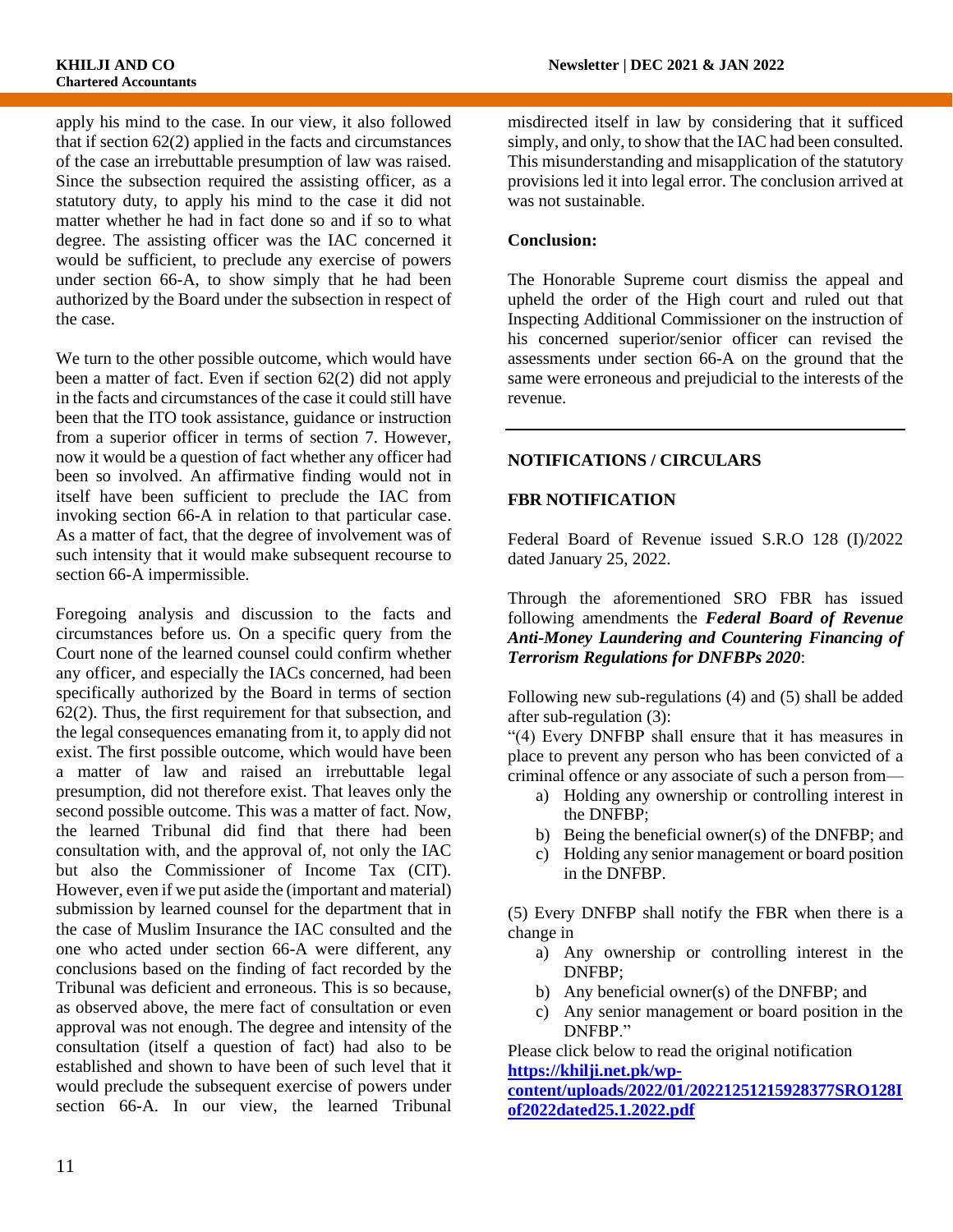#### **KCO COMMENTARY AMENDMENTS IN COMPANIES ACT, 2017**

Please click on link given below to read the complete commentary on Companies (Amendment) Act, 2021.

This act shall come into force at once.

**[https://khilji.net.pk/wp](https://khilji.net.pk/wp-content/uploads/2021/12/Companies-Amendment-Act-Dec-2021.pdf)[content/uploads/2021/12/Companies-Amendment-](https://khilji.net.pk/wp-content/uploads/2021/12/Companies-Amendment-Act-Dec-2021.pdf)[Act-Dec-2021.pdf](https://khilji.net.pk/wp-content/uploads/2021/12/Companies-Amendment-Act-Dec-2021.pdf)**

**KHILJI & CO -- TAX BRIEFING -FINANCE (SUPPLEMENTARY) ACT, 2021 Please click on link mentioned below to access and** 

**study the complete document**

**[https://khilji.net.pk/wp](https://khilji.net.pk/wp-content/uploads/2022/01/KCO-Tax-Briefing-Finance-Supplementary-Act-2021-1.pdf)[content/uploads/2022/01/KCO-Tax-Briefing-Finance-](https://khilji.net.pk/wp-content/uploads/2022/01/KCO-Tax-Briefing-Finance-Supplementary-Act-2021-1.pdf)[Supplementary-Act-2021-1.pdf](https://khilji.net.pk/wp-content/uploads/2022/01/KCO-Tax-Briefing-Finance-Supplementary-Act-2021-1.pdf)**

#### **ORIGINAL ACT CAN BE ACCESSED AT FOLLOWING:**

**[https://download1.fbr.gov.pk/Docs/2022117171551864](https://download1.fbr.gov.pk/Docs/20221171715518644TheFinanace(Supplementary)Act,2022.pdf) [4TheFinanace\(Supplementary\)Act,2022.pdf](https://download1.fbr.gov.pk/Docs/20221171715518644TheFinanace(Supplementary)Act,2022.pdf)**

We humbly request our valued clients and readers to please provide us the most valuable comments to make this more informative and useful. It has always been a pleasure to be of service to our clients

#### **Sindh Revenue Board Input Tax Against Utility Invoices (STRIVe - Sales Tax Realtime Invoice Verification)**

Sindh Revenue Board has informed taxpayers following regarding STRIVe (Sales Tax Realtime Invoice Verification). We are pleased to circulate for the knowledge and record of our valued clients.

*Quote* "STRIVe (Sales Tax Realtime Invoice Verification) System has been implemented for Sindh Sales Tax return filing since July, 2019. However, keeping in view taxpayers' demand, the System was not made applicable to the invoices issued by utility companies such as electricity / gas distribution companies and telephone / telecom companies. Since, considerable time has elapsed and other tax administrations such as FBR and other provincial sales tax authorities have long ago implemented STRIVe for utility invoices, SRB has decided to discontinue the practice of allowing input tax adjustment against manual entry of utility invoices.

**Accordingly, it is intimated that starting from Sindh sales tax returns for the tax period February, 2022, to be filed in March 2022, the input tax against utility invoices (i.e. electricity, gas and phone / telecom services) shall only be allowed if the supplier / utility company has declared such supplies / services specifically in the name of Sindh registered person in the respective monthly tax returns submitted with Federal Board of Revenue.**

It is added that the input tax deduction / adjustment, so availed, shall be subject to admissibility criteria as laid down in or under the Sindh Sales Tax on Services Act, 2011*"Unquote*

#### **FBR Circulars**

Federal Board of Revenue has issued Circulars, 06, 07 and 12 of 2022 on January 16, 2022.

Through these circulars, FBR has issued explanations of significant amendments in the ICT (Tax or Services) Act 2001, Federal Excise Act 2005, Sales Tax Act 1990 and Income Tax Ordinance 2001 respectively, brought about through Finance (Supplementary) Act 2022.

Please click below to read the original documents

#### **Circular 6:**

[https://khilji.net.pk/wp](https://khilji.net.pk/wp-content/uploads/2022/01/20221201315721697EXPLANATORYCIRCULARNO.6OF2022DATED20.01.2022-STFEDANDICTTAXONSERVICESORDINANCE2001.pdf)[content/uploads/2022/01/20221201315721697EXPLAN](https://khilji.net.pk/wp-content/uploads/2022/01/20221201315721697EXPLANATORYCIRCULARNO.6OF2022DATED20.01.2022-STFEDANDICTTAXONSERVICESORDINANCE2001.pdf) [ATORYCIRCULARNO.6OF2022DATED20.01.2022-](https://khilji.net.pk/wp-content/uploads/2022/01/20221201315721697EXPLANATORYCIRCULARNO.6OF2022DATED20.01.2022-STFEDANDICTTAXONSERVICESORDINANCE2001.pdf) [STFEDANDICTTAXONSERVICESORDINANCE2001](https://khilji.net.pk/wp-content/uploads/2022/01/20221201315721697EXPLANATORYCIRCULARNO.6OF2022DATED20.01.2022-STFEDANDICTTAXONSERVICESORDINANCE2001.pdf) [.pdf](https://khilji.net.pk/wp-content/uploads/2022/01/20221201315721697EXPLANATORYCIRCULARNO.6OF2022DATED20.01.2022-STFEDANDICTTAXONSERVICESORDINANCE2001.pdf)

#### **Circular 7:**

[https://khilji.net.pk/wp](https://khilji.net.pk/wp-content/uploads/2022/01/20221201515050353CircularNo.07of2022SalesTax.pdf)[content/uploads/2022/01/20221201515050353CircularN](https://khilji.net.pk/wp-content/uploads/2022/01/20221201515050353CircularNo.07of2022SalesTax.pdf) [o.07of2022SalesTax.pdf](https://khilji.net.pk/wp-content/uploads/2022/01/20221201515050353CircularNo.07of2022SalesTax.pdf)

#### **Circular 12:**

[https://khilji.net.pk/wp](https://khilji.net.pk/wp-content/uploads/2022/01/20221201711831812circularno12of2022incometax2.pdf)[content/uploads/2022/01/20221201711831812circularno](https://khilji.net.pk/wp-content/uploads/2022/01/20221201711831812circularno12of2022incometax2.pdf) [12of2022incometax2.pdf](https://khilji.net.pk/wp-content/uploads/2022/01/20221201711831812circularno12of2022incometax2.pdf)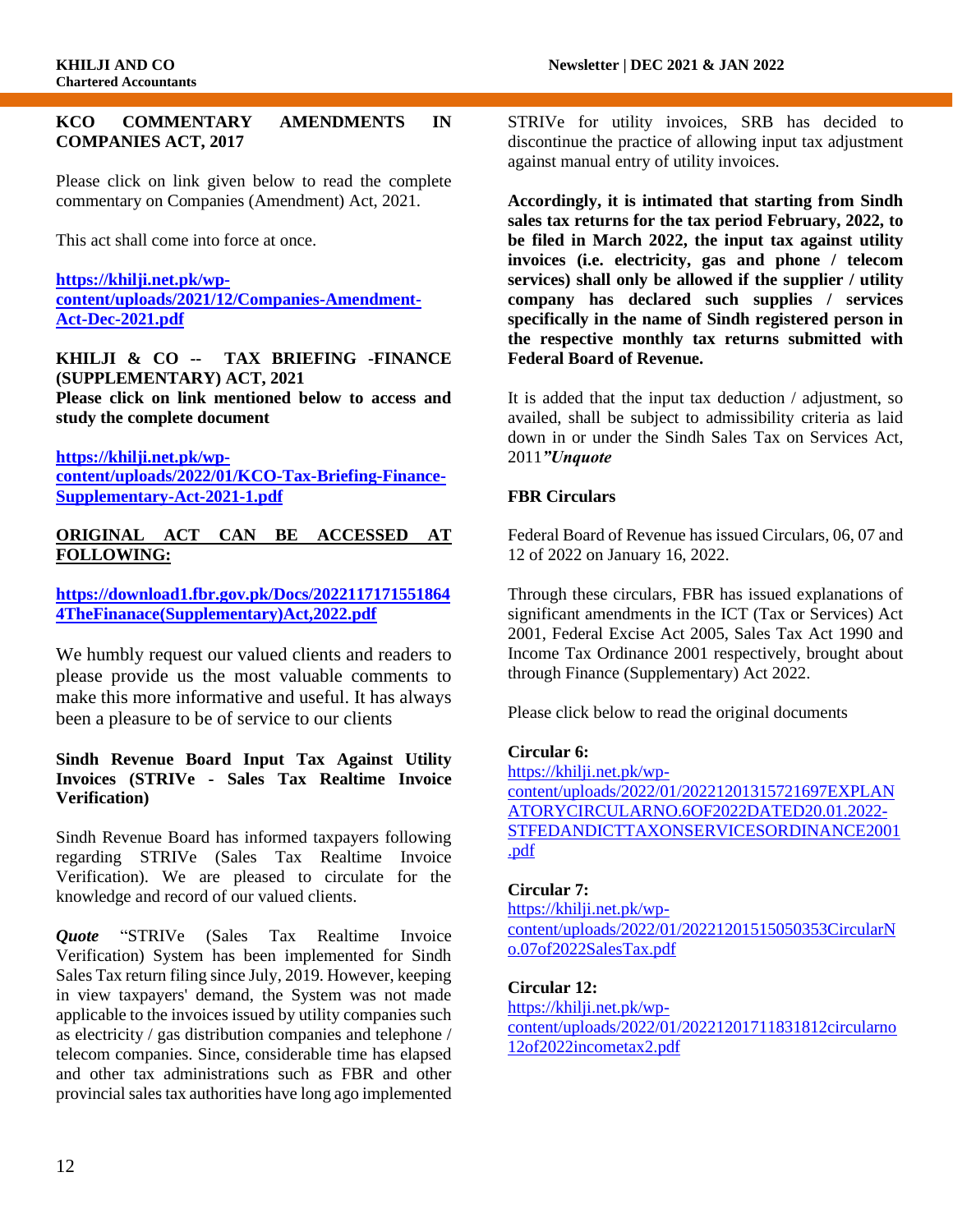#### **FBR Information**

**(Extension in Date of Submission of Annex-C, Payment and Filing of Sales Tax and Federal Excise Return for the Tax Period of December)**

Federal Board of Revenue has issued extension in the dates of submission of Annex-C, Payment and Submission of **Sales Tax and Federal Excise Returns** for the Tax Period **DECEMBER 2021.** 

- 1. The date of submission of Annex-C of Sales Tax  $&$  FED, which was due on 10.01.2022, is hereby extended up to January 19, 2022;
- 2. The payment of Sales Tax & FED, which was due on 15.01.2022, is hereby extended up to January 21, 2022
- 3. The date of submission of Sales Tax & Federal Excise Return, which is due on 18.01.2022, is hereby extended up to January 24, 2022

#### **LINK OF DOCUMENT**

**[https://khilji.net.pk/wp](https://khilji.net.pk/wp-content/uploads/2022/01/2022-01-17-Extension-in-Date-of-STR.pdf)[content/uploads/2022/01/2022-01-17-Extension-in-](https://khilji.net.pk/wp-content/uploads/2022/01/2022-01-17-Extension-in-Date-of-STR.pdf)[Date-of-STR.pdf](https://khilji.net.pk/wp-content/uploads/2022/01/2022-01-17-Extension-in-Date-of-STR.pdf)**

#### **FBR (Launching of Single Sales Tax Return in IRIS)**

It may kindly be noted that recently **FBR** has **launched** a **NEW SINGLE PORTAL** in IRIS tab **for filing of all sales tax returns (FEDERAL + PROVINCIAL)** to encourage harmonization of tax procedures.

**Compliance in this regard is effective for the tax period December 2021 (to be filed in January 2022). (Link of Notification appended below)**

#### **[https://khilji.net.pk/wp](https://khilji.net.pk/wp-content/uploads/2021/12/FBR-Notification.pdf)[content/uploads/2021/12/FBR-Notification.pdf](https://khilji.net.pk/wp-content/uploads/2021/12/FBR-Notification.pdf)**

You are therefore requested to kindly **complete the biometric verification of principal officer/director** as soon as possible for the purpose of filing of said sales tax return and subsequent tax periods.

#### **RECREATIONAL EVENT BY KCO**

A cricket tournament was arranged on December 04, 2021 at a local cricket ground. The event was participated by the current and former KCO members and friends. The sunny and pleasant weather added to the cricket fun. A total of four teams played in the tournament.

The winner of the tournament was team of our DHA Office.

The attendees and participants were served with lunch and refreshments.



# **WORD OF THE MONTH**

**Agog** | Adjective |

**Meaning:** Very eager or curious to hear or see something. **Synonyms:** Excited, impatient, wide-eyed with enthusiasm.

#### **LAUGH & SHARE**

A new manager spends a week at his new office with the manager he is replacing. On the last day the departing manager tells him, "I have left three numbered envelopes in the desk drawer. Open an envelope if you encounter a crisis you can't solve."

Three months down the track there is a major drama, everything goes wrong - the usual stuff - and the manager feels very threatened by it all. He remembers the parting words of his predecessor and opens the first envelope. The message inside says, "Blame your predecessor!" He does this and gets off the hook.

About half a year later, the company is experiencing a dip in sales, combined with serious product problems. The manager quickly opens the second envelope. The message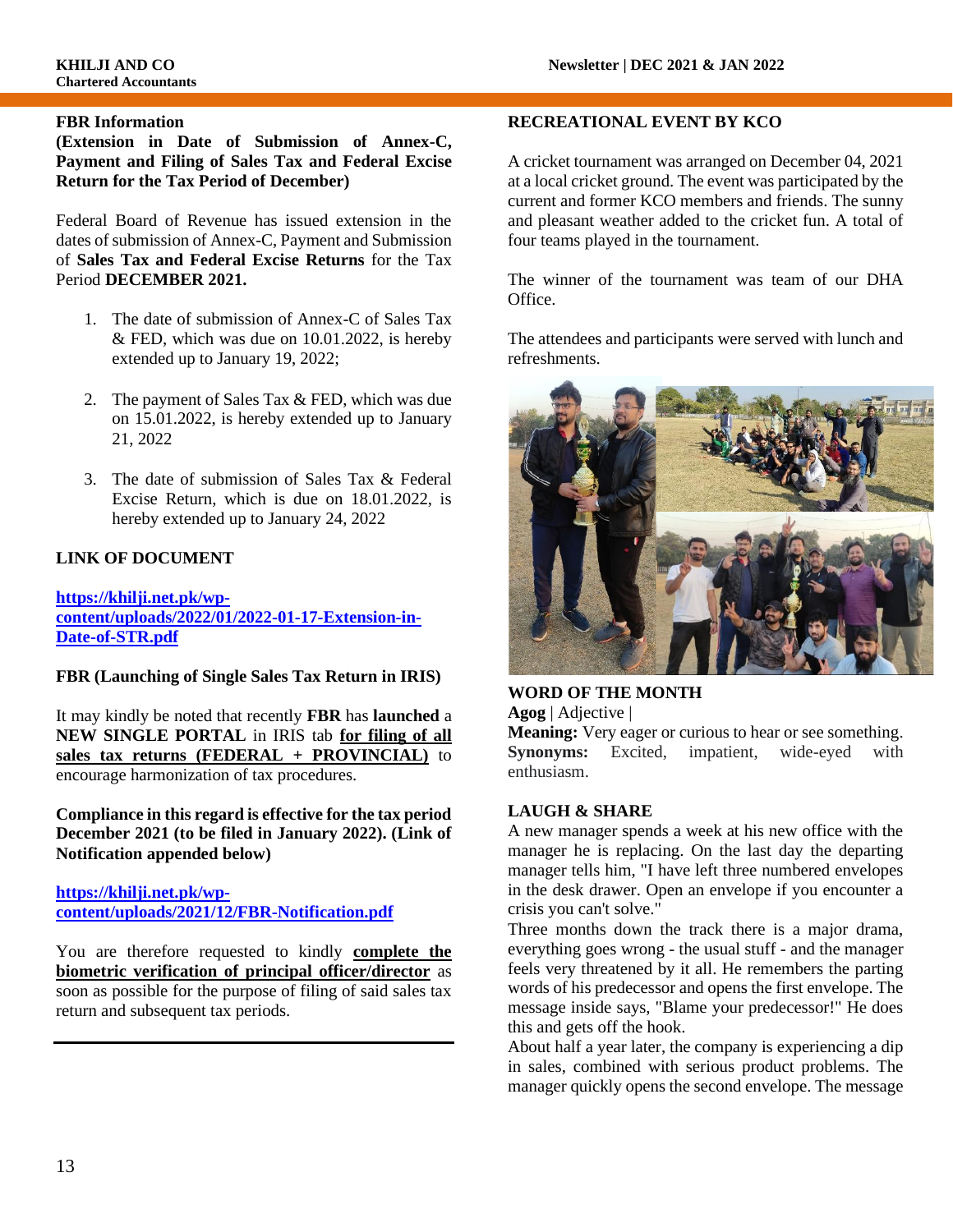read, "Reorganize!" This he does, and the company quickly rebounds.

Three months later, at his next crisis, he opens the third envelope. The message inside says, "Prepare three envelopes".

#### **TRAVEL GUIDE TO MALAYSIA (PART I)**

Malaysia is one of the most visited countries in Asia because of its beauty, diversity and outstanding infrastructure. From the stunning sights, culinary to cultural diversity, there is a lot to explore in Malaysia. Starting from its capital Kuala Lumpur; Petronas Towers, the Perdana Botanical Garden and the Menara KL Tower are to name a few must see sights. Penang is another exciting destination in Malaysia. It is a big island on the west coast and is known for its delicious continental street food which is available with a beautiful view of a waterfront. Another beautiful place with green rainforests and plenty of wildlife is Malaysian Borneo. Those who are interested in sightseeing history, colony and culture, then Malacca is that place. It is close to Kuala Lumpur and one can travel by bus.

Tamara Negara is Malaysia's oldest national park and also believed to be one of the world's oldest tropical rainforests. It has waterfalls, caving, trekking facility, fishing, rafting and many other outdoor entertainments. While we are already talking about natural beauty, Cameron Highlands also cannot be forgotten. There are tree plantations, greenery, hiking trails that are piled around volcanoes. There are strawberry farms, butterfly gardens and greenhouses of flowers, fresh vegetable and locally produced honey in these Highlands. You will not get bored exploring new places everyday in Malaysia.

*Source:* [https://www.tripsavvy.com/top-destinations-in](https://www.tripsavvy.com/top-destinations-in-malaysia-1458504)[malaysia-1458504](https://www.tripsavvy.com/top-destinations-in-malaysia-1458504)



*Penang*



#### *Malaysian Borneo* **PERSONALITY OF THE MONTH**

Nawabzada Liaquat Ali Khan was the first prime minister of Pakistan who was born in October 1895, in India. He came from a well-off and socially popular family, but little is known about his childhood. In 1913, he graduated with a BSc degree in Political Science and LLB in 1918. He was awarded a scholarship by the British Government to pursue further education at Exeter College, Oxford. He was active in extra curriculars and participated in student unions at Oxford. He was elected Honorary Treasurer of the "Majlis Society", which was a student union founded by Indian Muslim students for the promotion of Indian students' rights at the University.

Liaquat Ali Khan was a barrister by profession and entered into politics in 1923. He was among the leading founding fathers of Pakistan and was highly admired and respected by the Muslim community of the sub-continent due to his struggle for Pakistan. After the death of Quaid e Azam, Liaquat Ali Khan was known as Quaid-e-Millat (leader of the Nation) and Shaheed-e-Millat (Martyr of the Nation). During his tenure as a prime minister, he also held cabinet portfolio as the first foreign, defense and frontier regions minister. Before the partition in 1947, Liaquat Ali Khan served as the first finance minister in the interim government led by Governor General Mountbatten. Liaquat Ali Khan was assassinated in 1951, at a political rally in Rawalpindi. The assassin was caught red-handed, but the legacy of an upright leader died forever.

Source: [https://www.britannica.com/biography/Liaquat-](https://www.britannica.com/biography/Liaquat-Ali-Khan)[Ali-Khan](https://www.britannica.com/biography/Liaquat-Ali-Khan)

[https://en.wikipedia.org/wiki/Liaquat\\_Ali\\_Khan](https://en.wikipedia.org/wiki/Liaquat_Ali_Khan)